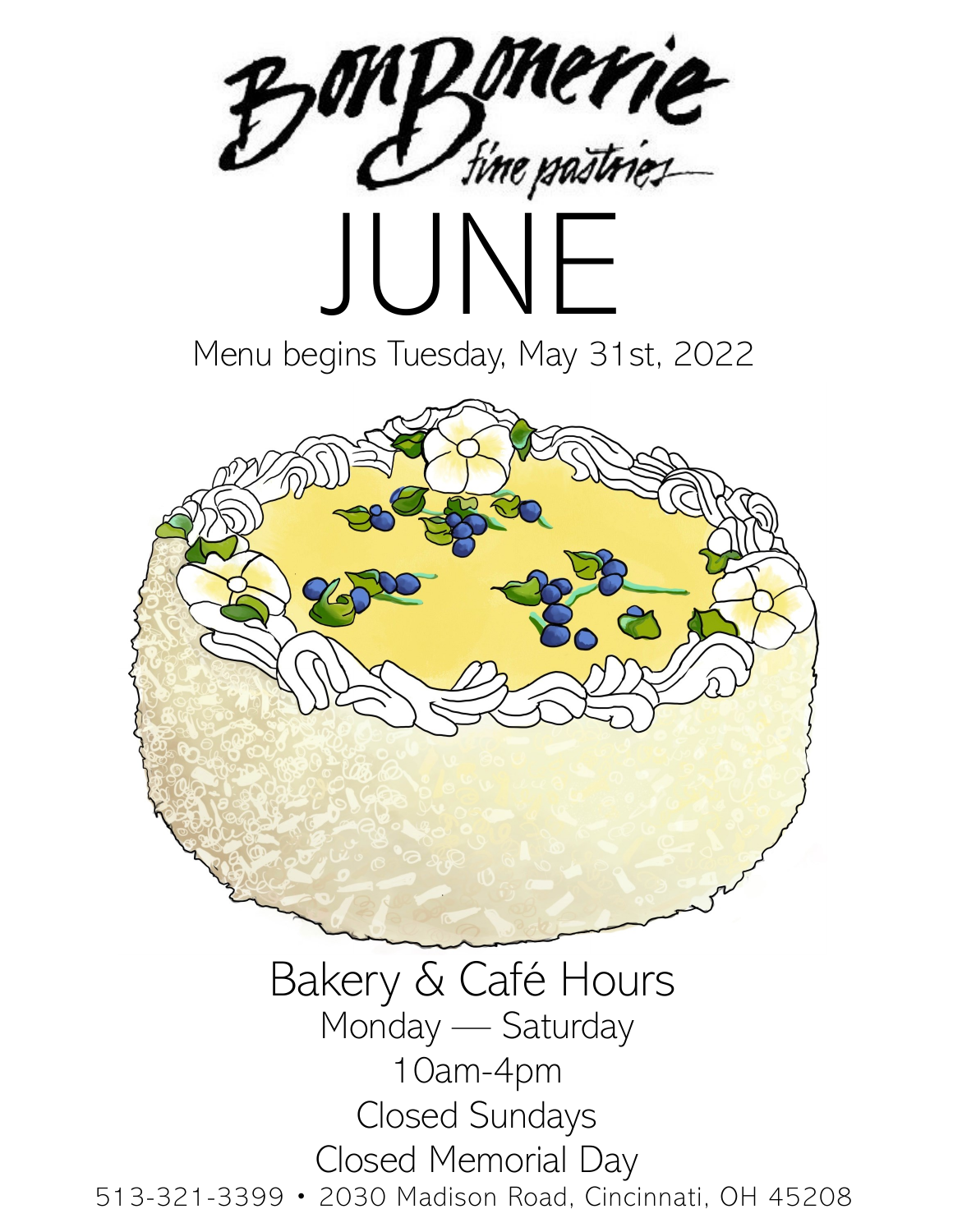# PARTY CAKES & TORTES

6" serves 6-10, 9" serves 14-20

### Opera Cream

Our signature cake for over thirty years. Chocolate chip cake is filled with rich Opera Cream filling, then enrobed with chocolate glaze and dressed with chocolate shavings. The torte is finished with rosettes and white chocolate diamonds.  $$4.95$  a slice/\$30 for 6"/\$54 for 9"

### Carrot Cake

Our carrot cake adheres to the best version of a classic, made with fresh carrots for a supremely rich cake. We fill and frost it with our favorite cream cheese frosting while we generously coat the sides with fresh walnuts. Moreover Malnuts. Malnuts. Malnuts. Malnuts. Malnuts. Malnuts. Malnuts. Malnuts. Malnuts. Malnuts.  $$4.95$  a slice/\$28 for 6"/\$50 for 9"

### Lemon Blueberry Torte

Our delicate chiffon is filled with fragrant vanilla whipped cream, homemade lemon curd, and fresh blueberries. The torte is frosted in bright lemon buttercream, topped with a layer of lemon curd, and finished with sugar flowers. $\_\_\_\$ \$4.95 a slice/\$30 for 6"/\$54 for 9"

#### Hello Frankie Chocolate & Peanut Butter Torte Available 6/16 through Father's Day while supplies last

A Father's Day favorite, it's time to bring back the Hello Frankie, our decadent chocolate peanut butter torte. Dark chocolate cake is layered with light and fluffy peanut butter filling, then iced in our peanut butter buttercream. We enrobe the cake in chocolate glaze and finish it with handmade buckeyes.<br> $\frac{1}{2}$   $\frac{1}{2}$   $\frac{1}{2}$   $\frac{1}{2}$   $\frac{1}{2}$   $\frac{1}{2}$   $\frac{1}{2}$   $\frac{1}{2}$   $\frac{1}{2}$   $\frac{1}{2}$   $\frac{1}{2}$   $\frac{1}{2}$   $\frac{1}{2}$   $\frac{1}{2}$   $\frac{1}{2}$   $\frac{1}{2}$   $\frac{1}{2}$   $\frac{1}{2}$   $\frac{1}{2}$   $\frac{1}{2}$   $\$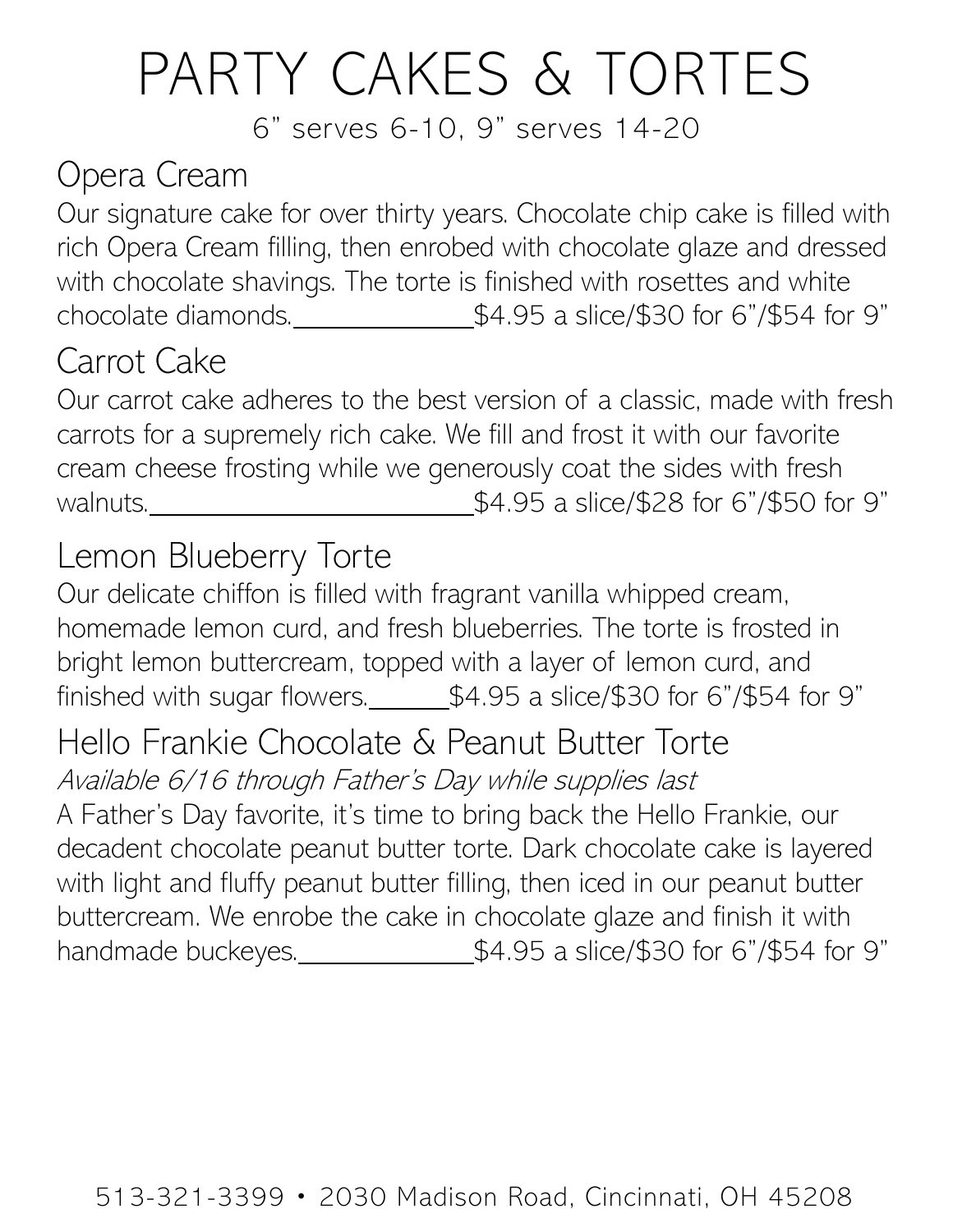# VINTAGE CAKES & DESSERTS

| Bourbon Cake with Praline Crunch      | \$11.95               |
|---------------------------------------|-----------------------|
| Chocolate Bliss Cake                  | \$11.95               |
| Key Lime Pie_                         | \$3.95 petite/\$32 lg |
| Strawberry Summer Cake                | \$11.95               |
| Tres Lemon Pound Cake                 | \$11.95               |
| Apple Crumb Pie week of July 4th only | \$7.95 small/\$32 lg  |

## HANDCRAFTED PASTRIES

| Caramel Nut Bar<br>\$2.50<br>Double Fudge Brownie<br>\$2.25<br>Fruited Oatmeal Bar<br>\$3.25<br>Hurry Bar___<br>\$1.95<br>Key Lime Cheesecake Cup_<br>\$2.25<br>Lemon Square<br>\$2.25<br>Peanut Butter Oatmeal Bar gluten free*<br>\$3.00<br>Polka Dot Whoopie Pie____<br>Raspberry Shortie______<br>\$2.25 |
|--------------------------------------------------------------------------------------------------------------------------------------------------------------------------------------------------------------------------------------------------------------------------------------------------------------|
|                                                                                                                                                                                                                                                                                                              |
|                                                                                                                                                                                                                                                                                                              |
|                                                                                                                                                                                                                                                                                                              |
|                                                                                                                                                                                                                                                                                                              |
|                                                                                                                                                                                                                                                                                                              |
|                                                                                                                                                                                                                                                                                                              |
|                                                                                                                                                                                                                                                                                                              |
|                                                                                                                                                                                                                                                                                                              |
| \$2.50<br>S'more Brownie                                                                                                                                                                                                                                                                                     |
| \$2.50<br>Tuxedo Brownie                                                                                                                                                                                                                                                                                     |
| \$3.00<br>Chocolate or Vanilla Cupcake <i>F/Sa only or by order</i>                                                                                                                                                                                                                                          |
| \$4.95<br>Opera Cream Cupcake_                                                                                                                                                                                                                                                                               |
| \$4.95<br>Salted Caramel Cupcake                                                                                                                                                                                                                                                                             |
| \$4.95<br>Jamaican Paradise Cupcake                                                                                                                                                                                                                                                                          |

\*Please be aware that all products may contain trace amounts of wheat\*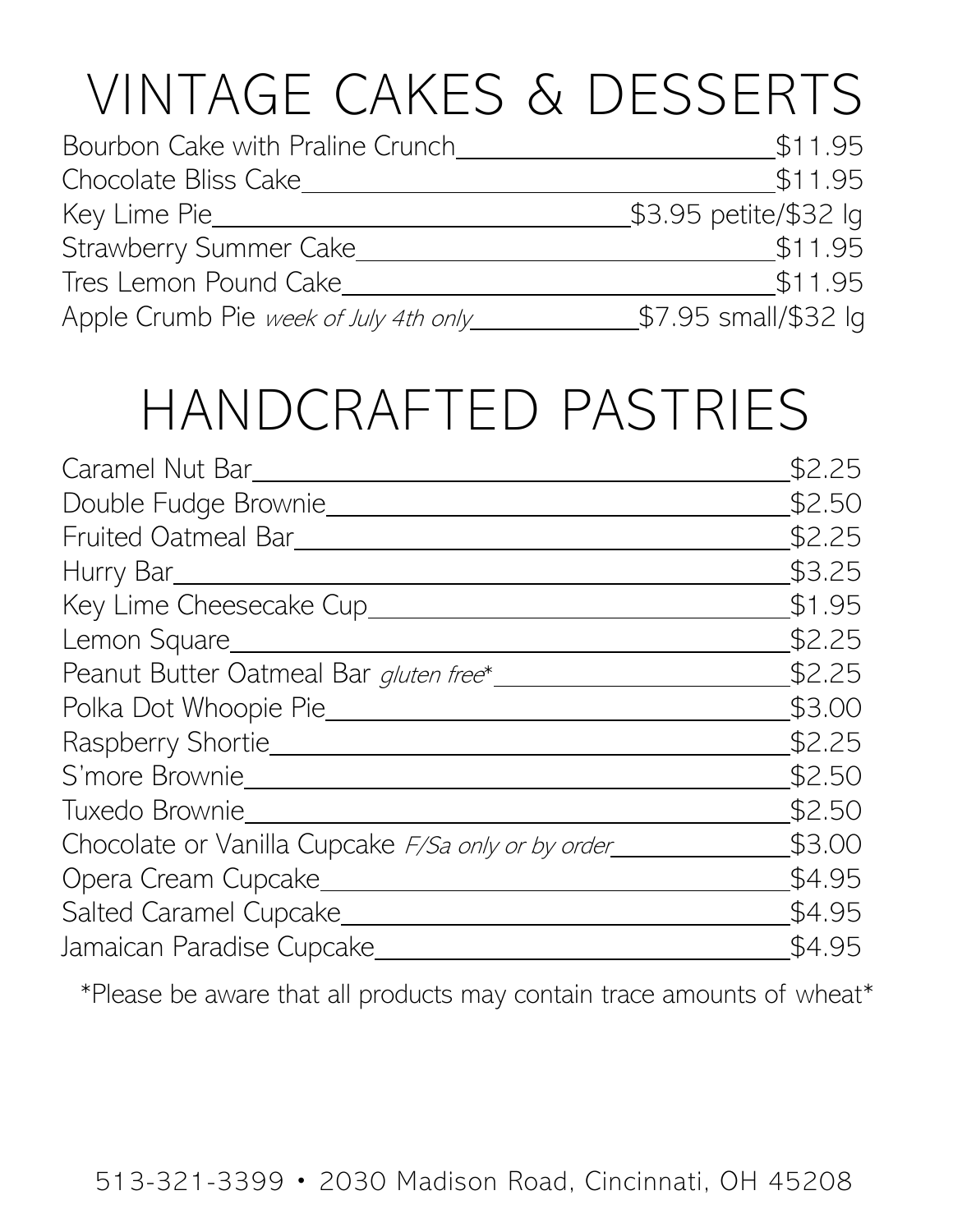## EUROPEAN TRADITIONS

| Berry Parfait Cup_                | \$5.25                |
|-----------------------------------|-----------------------|
| Champagne Slice_                  | \$5.50                |
| Chocolate Éclair_                 | \$4.50                |
| French Macaron gluten free*_      | \$3.00                |
| Fresh Fruit Tart                  | \$4.25 petite/\$32 lg |
| Petit Four                        | \$4.25                |
| Vanilla Crème Brûlée gluten free* | \$4.95                |

### ARTISAN COOKIES

| Handmade Cutout Cookie              | \$3.50              |
|-------------------------------------|---------------------|
| Almond Macaroon <i>gluten free*</i> | \$1.95              |
| Chocolate Chip Cookie_              | \$1.55              |
| Coney Island Heart_                 | \$1.45 sm/\$2.50 lg |
| Chocolate Peanut Crunch             | \$2.25              |
| Iced Molasses Cookie                | \$2.25              |
| Lemon Raspberry Jam Pocket_         | \$2.25              |
| Mighty Oatmeal Cookie_              | \$2.25              |
| Pink Lemonade Cookie_               | \$2.25              |
| Rainbow Cookie                      | \$1.00              |
| Chocolate Bliss Cookies             | \$5.95/bag          |
| Fresh Lemon Cookies                 | \$5.95/bag          |
| Tea Cookies                         | \$5.95/bag          |

\*Please be aware that all products may contain trace amounts of wheat\*